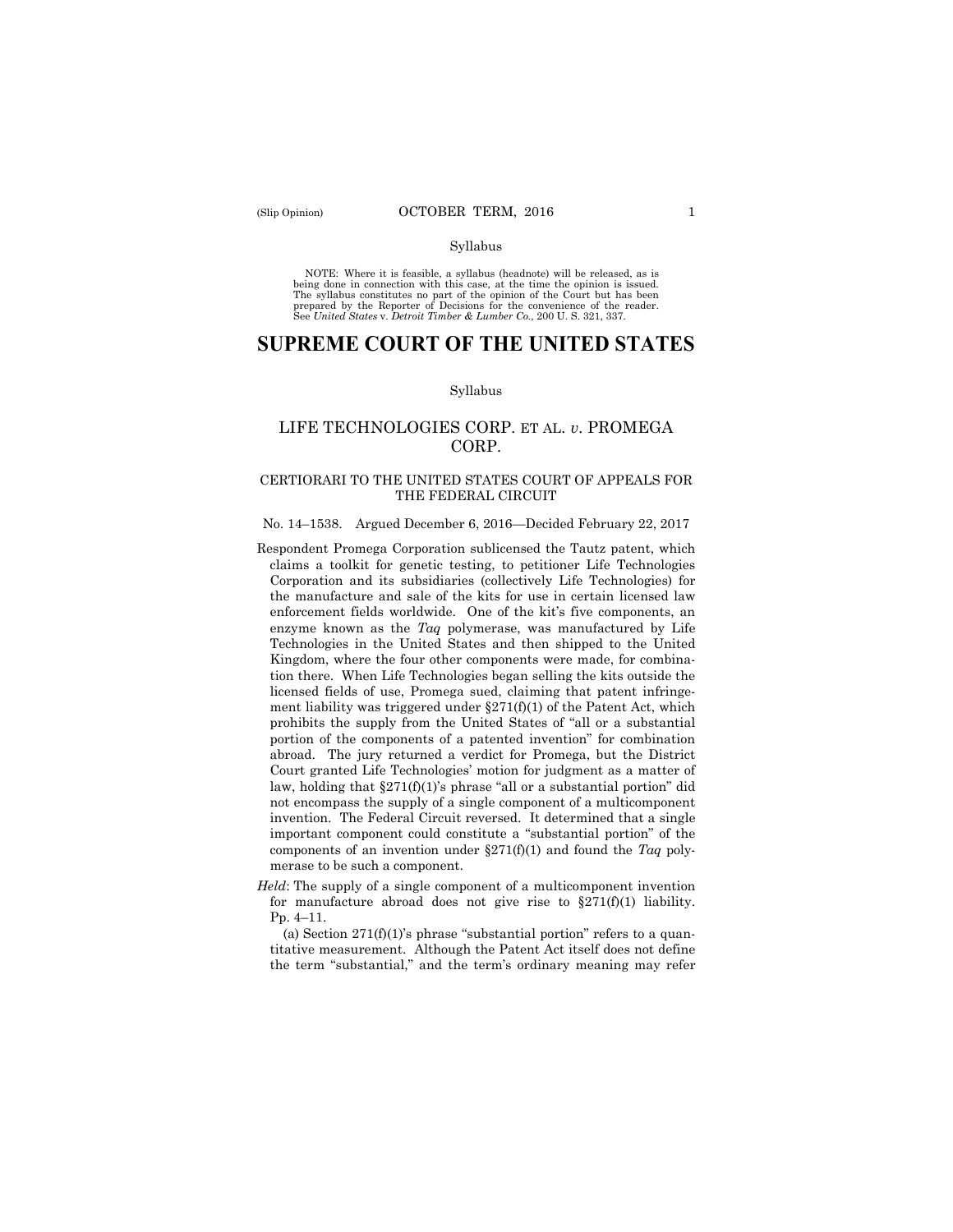### Syllabus

either to qualitative importance or to quantitatively large size, the statutory context points to a quantitative meaning. Neighboring words "all" and "portion" convey a quantitative meaning, and nothing in the neighboring text points to a qualitative interpretation. Moreover, a qualitative reading would render the modifying phrase "of the components" unnecessary the first time it is used in  $\S271(f)(1)$ . Only the quantitative approach thus gives meaning to each statutory provision.

Promega's proffered "case-specific approach," which would require a factfinder to decipher whether the components at issue are a "substantial portion" under either a qualitative or a quantitative test, is rejected. Tasking juries with interpreting the statute's meaning on an ad hoc basis would only compound, not resolve, the statute's ambiguity. And Promega's proposal to adopt an analytical framework that accounts for both the components' quantitative and qualitative aspects is likely to complicate rather than aid the factfinder's review. Pp. 4–8.

 ing that multiple components make up the substantial portion. (b) Under a quantitative approach, a single component cannot constitute a "substantial portion" triggering  $\S 271(f)(1)$  liability. This conclusion is reinforced by §271(f)'s text, context, and structure. Section  $271(f)(1)$  consistently refers to the plural "components," indicat-Reading  $\S 271(f)(1)$  to cover any single component would also leave little room for  $\S271(f)(2)$ , which refers to "any component," and would undermine  $\S271(f)(2)$ 's express reference to a single component "especially made or especially adapted for use in the invention." The better reading allows the two provisions to work in tandem and gives each provision its unique application. Pp. 8–10.

(c) The history of §271(f) further bolsters this conclusion. Congress enacted §271(f) in response to *Deepsouth Packing Co.* v. *Laitram Corp.*, 406 U. S. 518, to fill a gap in the enforceability of patent rights by reaching components that are manufactured in the United States but assembled overseas. Consistent with Congress's intent, a supplier may be liable under  $\S271(f)(1)$  for supplying from the United States all or a substantial portion of the components of the invention or under  $\S271(f)(2)$  for supplying a single component if it is especially made or especially adapted for use in the invention and not a staple article or commodity. But, as here, when a product is made abroad and all components but a single commodity article are supplied from abroad, the activity is outside the statute's scope. Pp. 10–11.

773 F. 3d. 1338, reversed and remanded.

SOTOMAYOR, J., delivered the opinion of the Court, in which KENNE-DY, GINSBURG, BREYER, and KAGAN, JJ., joined, and in which THOMAS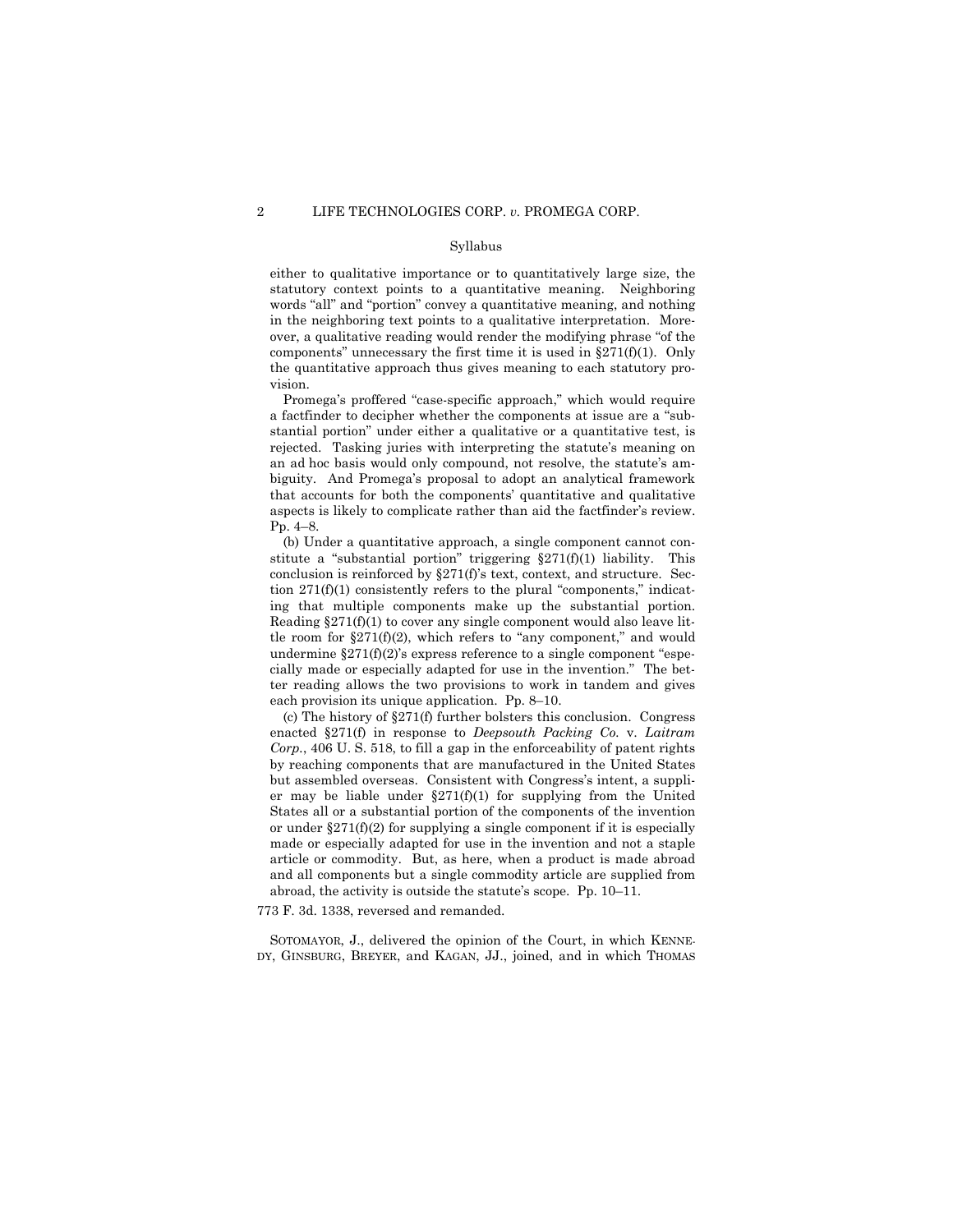## Syllabus

and ALITO, JJ., joined as to all but Part II–C. ALITO, J., filed an opinion concurring in part and concurring in the judgment, in which THOMAS, J., joined. ROBERTS, C. J., took no part in the decision of the case.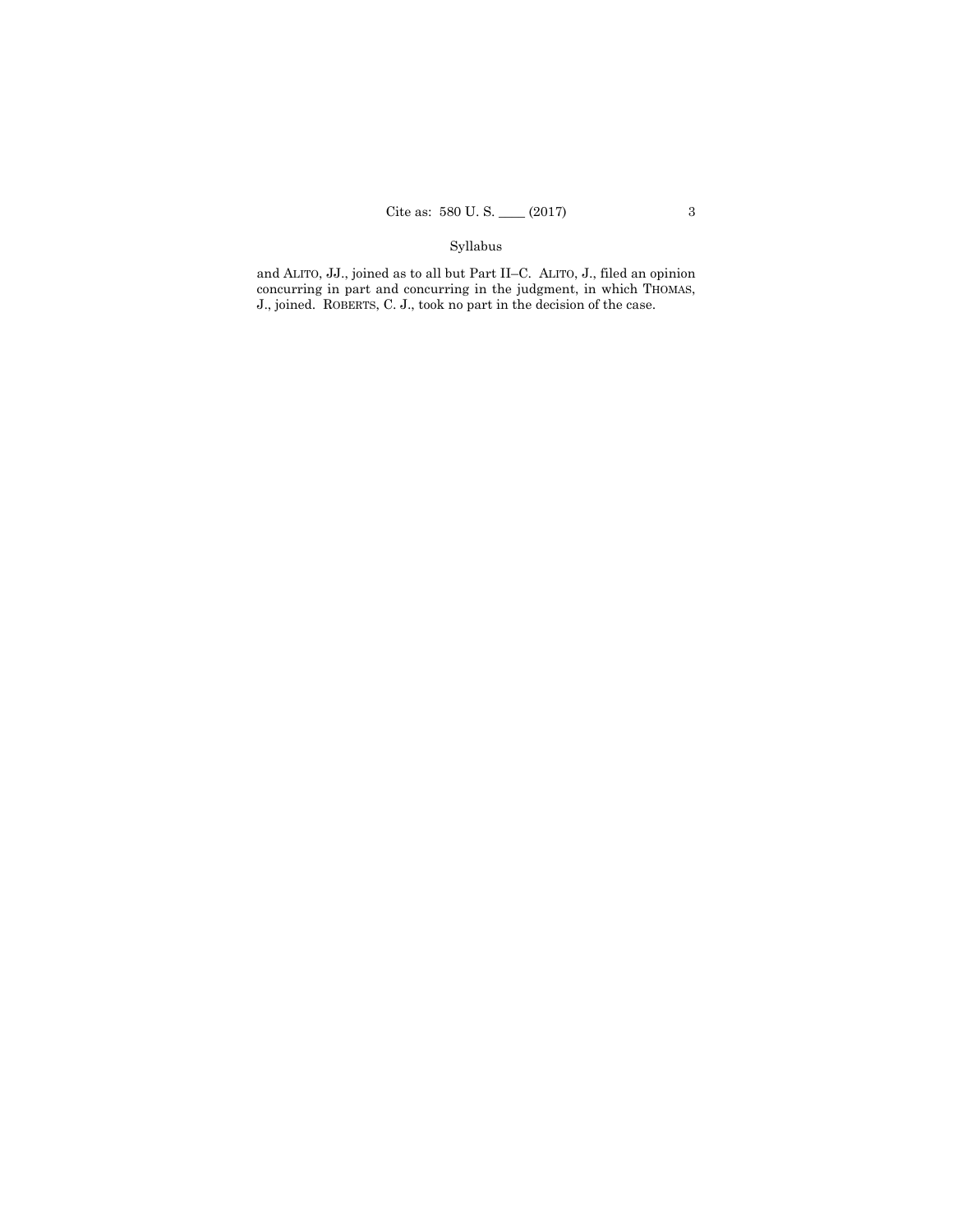NOTICE: This opinion is subject to formal revision before publication in the preliminary print of the United States Reports. Readers are requested to ington, D. C. 20543, of any typographical or other formal errors, in order that corrections may be made before the preliminary print goes to press. notify the Reporter of Decisions, Supreme Court of the United States, Wash-

### $\overline{\phantom{a}}$  , where  $\overline{\phantom{a}}$ **SUPREME COURT OF THE UNITED STATES**

#### $\mathcal{L}=\mathcal{L}^{\mathcal{L}}$ No. 14–1538

# LIFE TECHNOLOGIES CORPORATION, ET AL., PETITIONERS *v.* PROMEGA CORPORATION

### ON WRIT OF CERTIORARI TO THE UNITED STATES COURT OF APPEALS FOR THE FEDERAL CIRCUIT

#### [February 22, 2017]

## JUSTICE SOTOMAYOR delivered the opinion of the Court.

This case concerns the intersection of international supply chains and federal patent law. Section  $271(f)(1)$  of the Patent Act of 1952 prohibits the supply from the United States of "all or a substantial portion" of the components of a patented invention for combination abroad. 35 U. S. C.  $\S 271(f)(1)$ . We granted certiorari to determine whether a party that supplies a single component of a multicomponent invention for manufacture abroad can be held liable for infringement under  $\S 271(f)(1)$ . 579 U.S.  $(2016)$ . We hold that a single component does not constitute a substantial portion of the components that can give rise to liability under  $\S 271(f)(1)$ . Because only a single component of the patented invention at issue here was supplied from the United States, we reverse and remand.

A

We begin with an overview of the patent in dispute. Although the science behind the patent is complex, a basic understanding suffices to resolve the question presented

I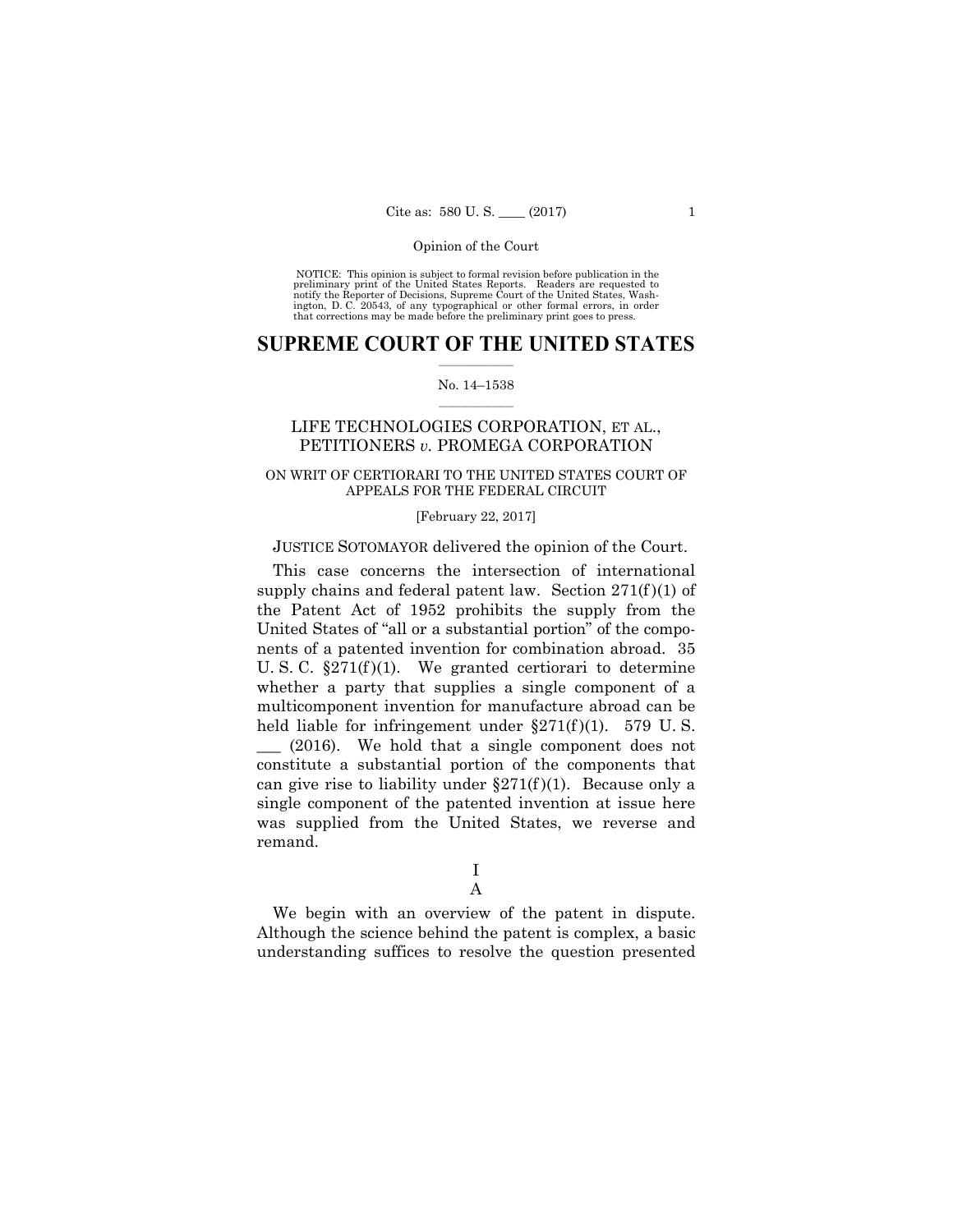by this case.

——————

The Tautz patent, U. S. Reissue Patent No. RE 37,984, claims a toolkit for genetic testing.1 The kit is used to take small samples of genetic material—in the form of nucleotide sequences that make up the molecule deoxyribonu cleic acid (commonly referred to as "DNA")—and then synthesize multiple copies of a particular nucleotide sequence. This process of copying, known as amplification, generates DNA profiles that can be used by law enforcement agencies for forensic identification and by clinical and research institutions around the world. For purposes of this litigation, the parties agree that the kit covered by the Tautz patent contains five components: (1) a mixture of primers that mark the part of the DNA strand to be copied; (2) nucleotides for forming replicated strands of DNA; (3) an enzyme known as *Taq* polymerase; (4) a buffer solution for the amplification; and (5) control DNA.2

Respondent Promega Corporation was the exclusive licensee of the Tautz patent. Petitioner Life Technologies Corporation manufactured genetic testing kits.<sup>3</sup> During the timeframe relevant here, Promega sublicensed the Tautz patent to Life Technologies for the manufacture and sale of the kits for use in certain licensed law enforcement fields worldwide. Life Technologies manufactured all but one component of the kits in the United Kingdom. It manufactured that component—the *Taq* polymerase—in

<sup>&</sup>lt;sup>1</sup>The Tautz patent expired in 2015. The litigation thus concerns past acts of infringement only.

 up of only these five components, we do not consider how to identify the 2Because the parties here agree that the patented invention is made "components" of a patent or whether and how that inquiry relates to the elements of a patent claim.

<sup>3</sup>Applied Biosystems, LLC, and Invitrogen IP Holdings, Inc., are also petitioners in this proceeding and are wholly owned subsidiaries of Life Technologies Corporation. The agreement at issue here was originally between Promega and Applied Biosystems*.* 773 F. 3d 1338, 1344, n. 3 (CA Fed. 2014).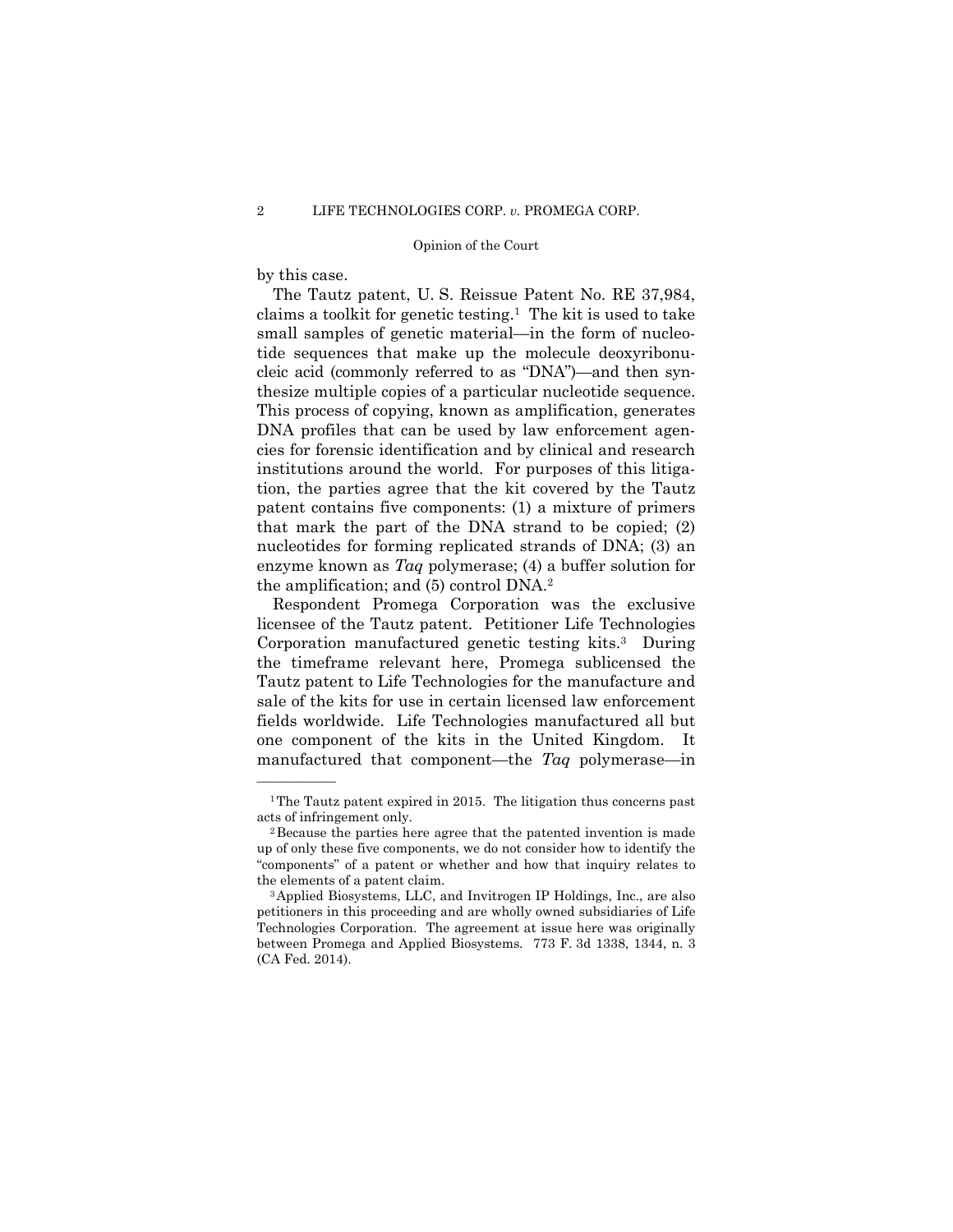the United States. Life Technologies shipped the *Taq* polymerase to its United Kingdom facility, where it was combined with the other four components of the kit.

Four years into the agreement, Promega sued Life Technologies on the grounds that Life Technologies had infringed the patent by selling the kits outside the licensed fields of use to clinical and research markets. As relevant here, Promega alleged that Life Technologies' supply of the *Taq* polymerase from the United States to its United Kingdom manufacturing facilities triggered liability under  $\S271(f)(1)$ .

At trial, the parties disputed the scope of  $\S 271(f)(1)$ 's prohibition against supplying all or a substantial portion of the components of a patented invention from the United States for combination abroad. Section  $271(f)(1)$ 's full text reads:

"Whoever without authority supplies or causes to be supplied in or from the United States all or a substantial portion of the components of a patented invention, where such components are uncombined in whole or in part, in such manner as to actively induce the combination of such components outside of the United States in a manner that would infringe the patent if such combination occurred within the United States, shall be liable as an infringer*.*"

The jury returned a verdict for Promega, finding that Life Technologies had willfully infringed the patent. Life Technologies then moved for judgment as a matter of law, contending that  $\S271(f)(1)$  did not apply to its conduct because the phrase "all or a substantial portion" does not encompass the supply of a single component of a multicomponent invention.

The District Court granted Life Technologies' motion.

B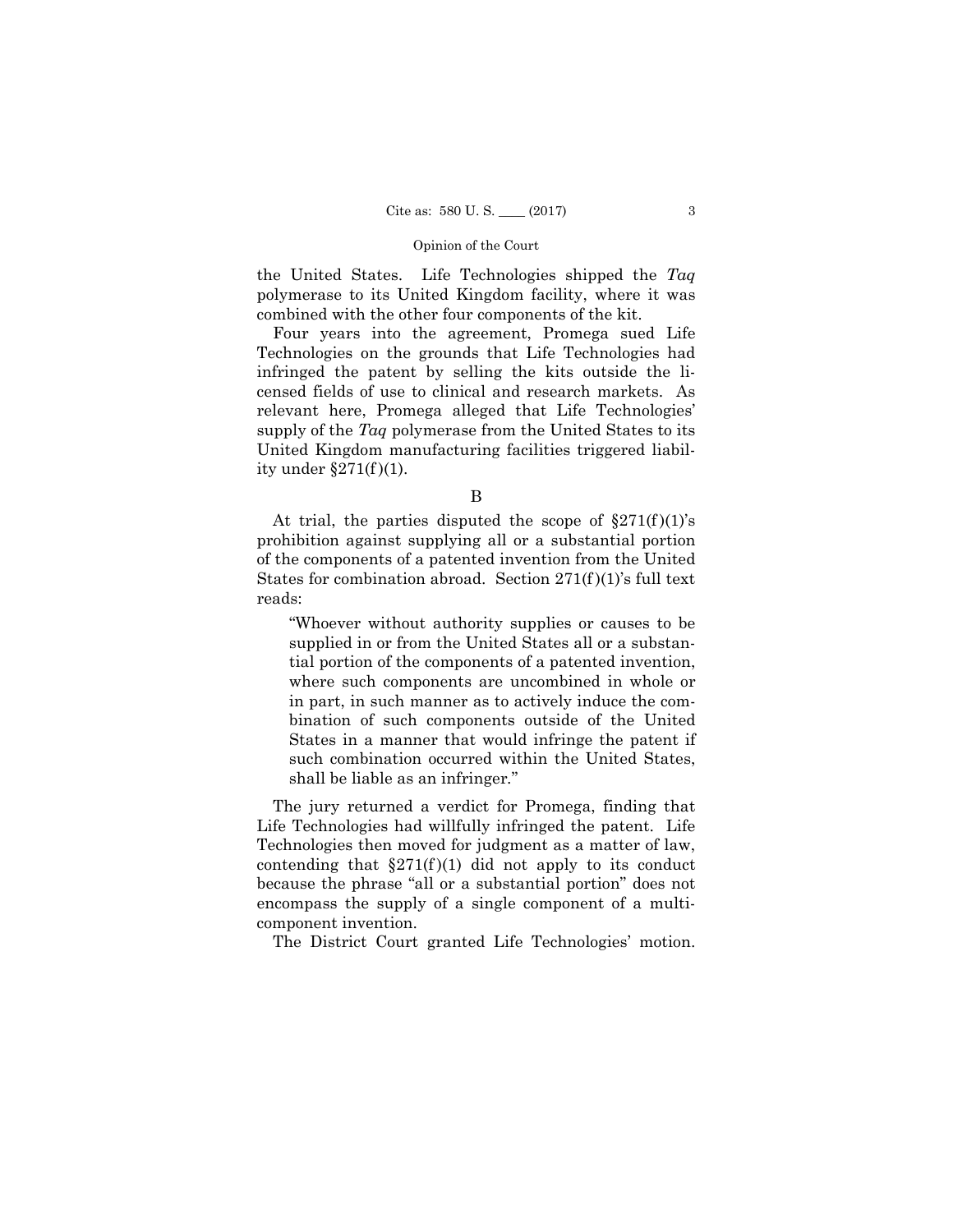### Opinion of the Court

The court agreed that there could be no infringement under  $\S 271(f)(1)$  because Promega's evidence at trial "showed at most that *one* component of all of the accused products, [the *Taq*] polymerase, was supplied from the United States." 2012 WL 12862829, \*3 (WD Wis., Sept. 13, 2012) (Crabb, J.). Section  $271(f)(1)$ 's reference to "a substantial portion of the components," the District Court ruled, does not embrace the supply of a single component. *Id.,* at \*5.

The Court of Appeals for the Federal Circuit reversed and reinstated the jury's verdict finding Life Technologies liable for infringement.4 773 F. 3d 1338, 1353 (2014). As relevant here, the court held that "there are circumstances in which a party may be liable under  $\S 271(f)(1)$  for supplying or causing to be supplied a single component for combination outside the United States." Ibid. The Federal Circuit concluded that the dictionary definition of "substantial" is "important" or "essential," which it read to suggest that a single important component can be a "'substantial portion of the components" of a patented invention. *Ibid*. Relying in part on expert trial testimony that the *Taq* polymerase is a "'main'" and "'major'" component of the kits, the court ruled that the single *Taq* polymerase component was a substantial component as the term is used in §271(f )(1). *Id.*, at 1356.

# II

The question before us is whether the supply of a single component of a multicomponent invention is an infringing act under  $35 \text{ U}$ . S. C.  $\S 271 \text{ (f)}(1)$ . We hold that it is not.

<sup>4</sup>Chief Judge Prost dissented from the majority's conclusion with respect to the "active inducement" element of 35 U. S. C. §271(f)(1). 773 F. 3d, at 1358–1360. Neither that question, nor any of the Federal Circuit's conclusions regarding Life Technologies' liability under §271(a) or infringement of four additional Promega patents, see *id*., at 1341, is before us. See 579 U. S. \_\_\_ (2016).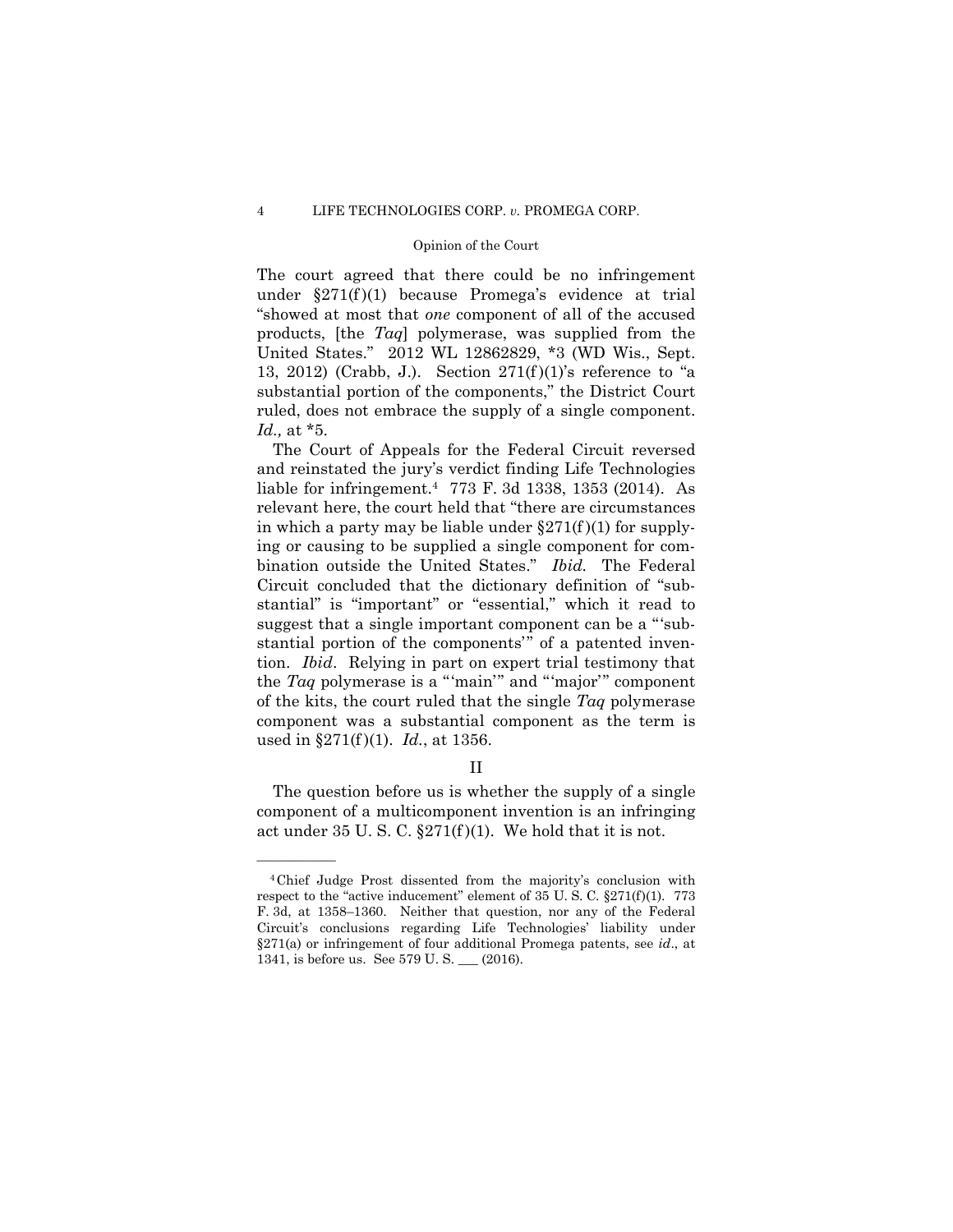# A

The threshold determination to be made is whether  $\S 271(f)(2)$ 's requirement of "a substantial portion" of the components of a patented invention refers to a quantitative or qualitative measurement. Life Technologies and the United States argue that the text of  $\S 271(f)(1)$  establishes a quantitative threshold, and that the threshold must be greater than one. Promega defends the Federal Circuit's reading of the statute, arguing that a "substantial portion" of the components includes a single component if that component is sufficiently important to the invention.

We look first to the text of the statute. *Sebelius* v. *Cloer*, 569 U. S. \_\_\_, \_\_\_ (2013) (slip op., at 6). The Patent Act itself does not define the term "substantial," and so we turn to its ordinary meaning. *Ibid*. Here we find little help. All agree the term is ambiguous and, taken in isolation, might refer to an important portion or to a large portion. Brief for Petitioners 16; Brief for Respondent 18; Brief for United States as *Amicus Curiae* 12. "Substantial," as it is commonly understood, may refer either to qualitative importance or to quantitatively large size. See, *e.g.,* Webster's Third New International Dictionary 2280 (defs. 1c, 2c) (1981) (Webster's Third) ("important, essential," or "considerable in amount, value, or worth"); 17 Oxford English Dictionary 67 (defs. 5a, 9) (2d ed. 1989) (OED) ("That is, constitutes, or involves an essential part, point, or feature; essential, material," or "Of ample or considerable amount, quantity, or dimensions").

The context in which "substantial" appears in the statute, however, points to a quantitative meaning here. Its neighboring terms are the first clue. "[A] word is given more precise content by the neighboring words with which it is associated." *United States* v. *Williams*, 553 U. S. 285, 294 (2008). Both "all" and "portion" convey a quantitative meaning. "All" means the entire quantity, without refer-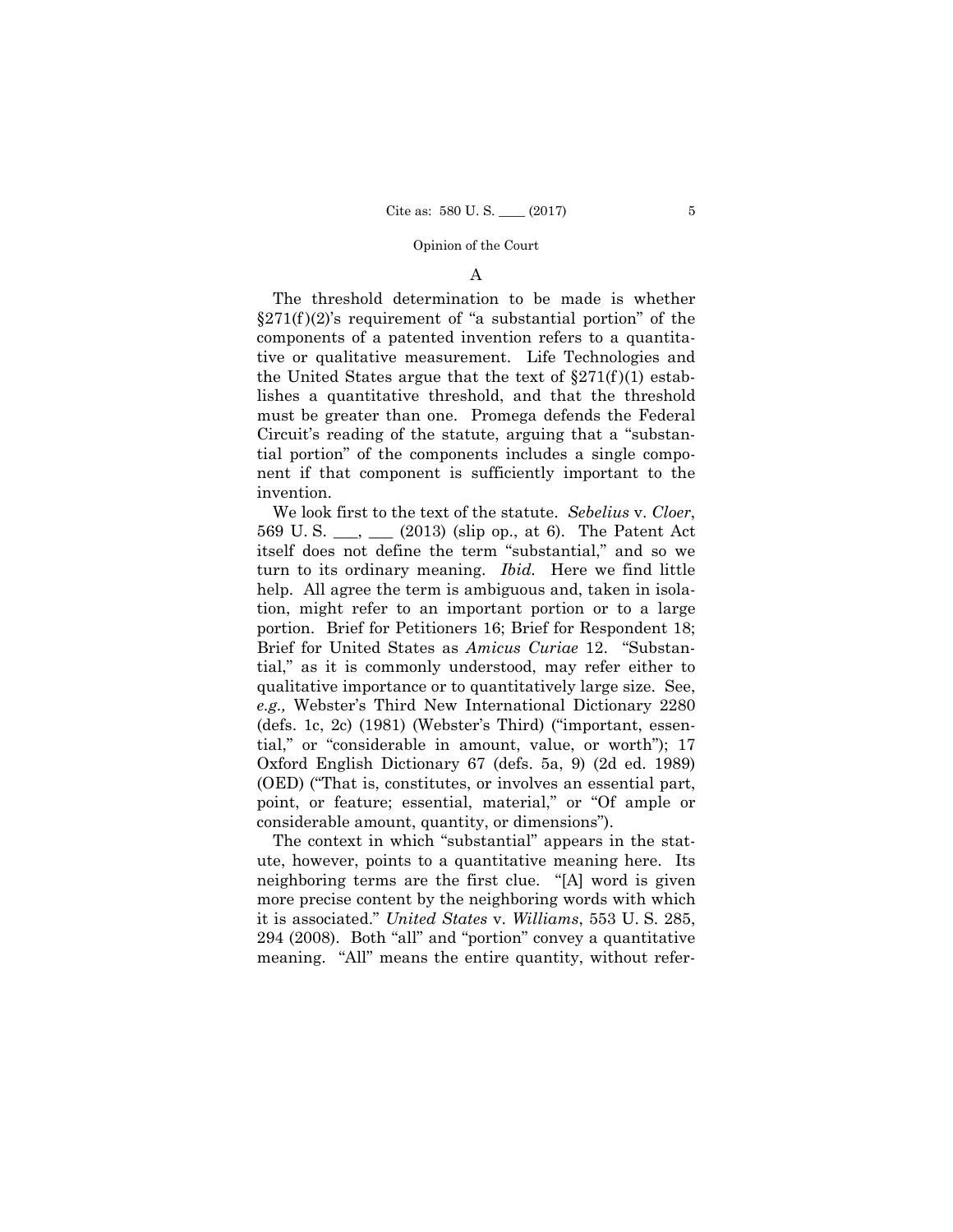### Opinion of the Court

ence to relative importance. See, *e.g.,* Webster's Third 54 (defs. 1a, 2a, 3) ("that is the whole amount or quantity of," or "every member or individual component of," or "the whole number or sum of "); 1 OED 324 (def. 2) ("The entire number of; the individual components of, without exception"). "Portion" likewise refers to some quantity less than all. Webster's Third 1768 (defs. 1, 3a) ("an individual's part or share of something," or "a part of a whole"); 12 OED 154, 155 (def. 1a, 5a) ("The part (of anything) allotted or belonging to one person," or "A part of any whole"). Conversely, there is nothing in the neighboring text to ground a qualitative interpretation.

Moreover, the phrase "substantial portion" is modified by "of the components of a patented invention." It is the supply of all or a substantial portion "of the components" of a patented invention that triggers liability for infringement. But if "substantial" has a qualitative meaning, then the more natural way to write the opening clause of the provision would be to not reference "the components" at all. Instead, the opening clause of  $\S 271(f)(1)$  could have triggered liability for the supply of "all or a substantial portion of ... a patented invention, where [its] components are uncombined in whole or in part." A qualitative reading would render the phrase "of the components" unnecessary the first time it is used in  $\S271(f)(1)$ . Whenever possible, however, we should favor an interpretation that gives meaning to each statutory provision. See *Hibbs*  v. *Winn*, 542 U. S. 88, 101 (2004). Only the quantitative approach does so here. Thus, "substantial," in the context of  $\S271(f)(1)$ , is most reasonably read to connote a quantitative measure.

portion" under *either* a qualitative or quantitative test. Promega argues that a quantitative approach is too narrow, and invites the Court to instead adopt a "casespecific approach" that would require a factfinder to decipher whether the components at issue are a "substantial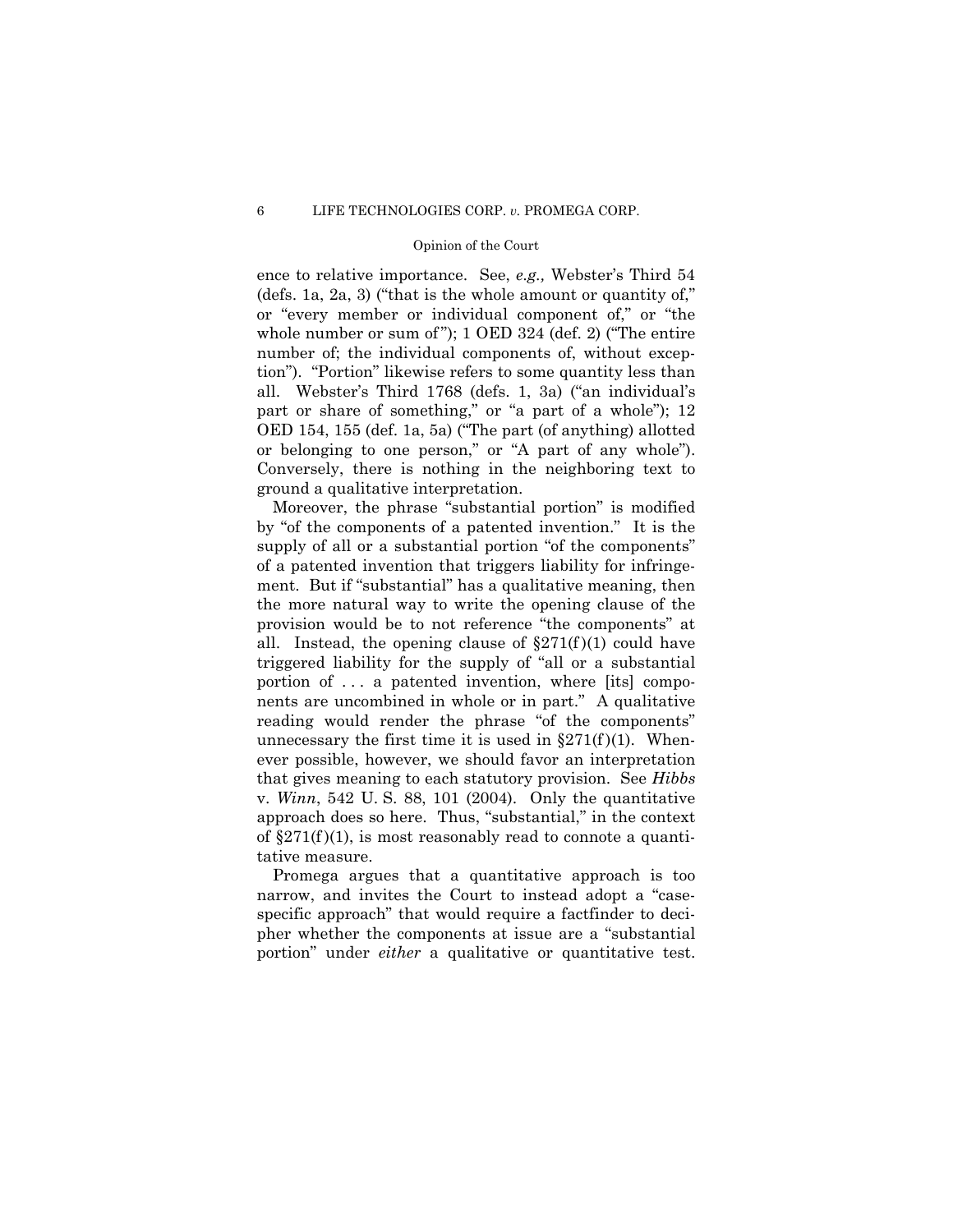Brief for Respondent 17, 42. We decline to do so. Having determined the phrase "substantial portion" is ambiguous, our task is to resolve that ambiguity, not to compound it by tasking juries across the Nation with interpreting the meaning of the statute on an ad hoc basis. See, *e.g., Robinson* v. *Shell Oil Co.*, 519 U. S. 337, 345–346 (1997).

As a more general matter, moreover, we cannot accept Promega's suggestion that the Court adopt a different analytical framework entirely—one that accounts for both the quantitative *and* qualitative aspects of the components. Promega reads  $\S271(f)(1)$  to mean that the answer to whether a given portion of the components is "substantial" depends not only on the number of components involved but also on their qualitative importance to the invention overall. At first blush, there is some appeal to the idea that, in close cases, a subjective analysis of the qualitative importance of a component may help determine whether it is a "substantial portion" of the components of a patent. But, for the reasons discussed above, the statute's structure provides little support for a qualitative interpretation of the term.5

Nor would considering the qualitative importance of a component necessarily help resolve close cases. To the contrary, it might just as easily complicate the factfinder's review. Surely a great many components of an invention (if not every component) are important. Few inventions, including the one at issue here, would function at all without any one of their components. Indeed, Promega has not identified any component covered by the Tautz

<sup>5</sup>The examples Promega provides of other statutes' use of the terms "substantial" or "significant" are inapposite. See Brief for Respondent 19–20. The text of these statutes, which arise in different statutory schemes with diverse purposes and structures, differs in material ways from the text of  $\S271(f)(1)$ . The Tax Code, for instance, refers to "a substantial portion of a return," 26 U.S.C. §7701(a)(36)(A), not to "a substantial portion *of the entries* of a return."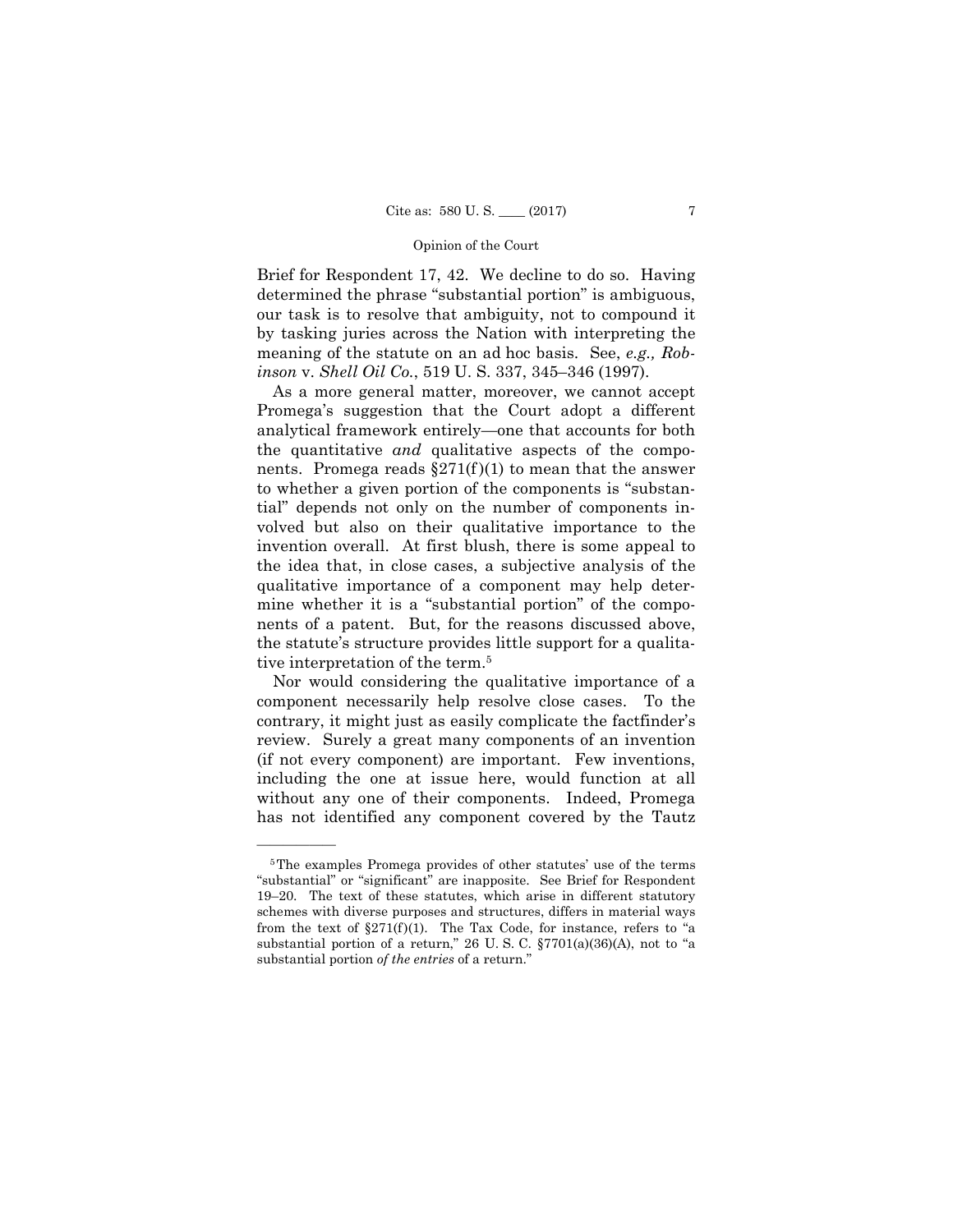### Opinion of the Court

 the relative importance of the components of an invention? patent that would not satisfy Promega's "importance" litmus test.6 How are courts—or, for that matter, market participants attempting to avoid liability—to determine Neither Promega nor the Federal Circuit offers an easy way to make this decision. Accordingly, we conclude that a quantitative interpretation hews most closely to the text of the statute and provides an administrable construction.

B

Having determined that the term "substantial portion" refers to a quantitative measurement, we must next decide whether, as a matter of law, a single component can ever constitute a "substantial portion" so as to trigger liability under  $\S271(f)(1)$ . The answer is no.

As before, we begin with the text of the statute. Section  $271(f)(1)$  consistently refers to "components" in the plural. The section is targeted toward the supply of all or a substantial portion "of the *components*," where "such *components*" are uncombined, in a manner that actively induces the combination of "such *components*" outside the United States. Text specifying a substantial portion of "components," plural, indicates that multiple components constitute the substantial portion.

The structure of  $\S271(f)$  reinforces this reading. Section  $271(f)(2)$ , which is  $\S271(f)(1)$ 's companion provision, reads as follows:

"Whoever without authority supplies or causes to be supplied in or from the United States any component of a patented invention that is especially made or especially adapted for use in the invention and not a staple article or commodity of commerce suitable for

 the same way. *Ibid.*  $6$ Life Technologies' expert described the *Taq* polymerase as a "main" component. App. 160. The expert also described two other components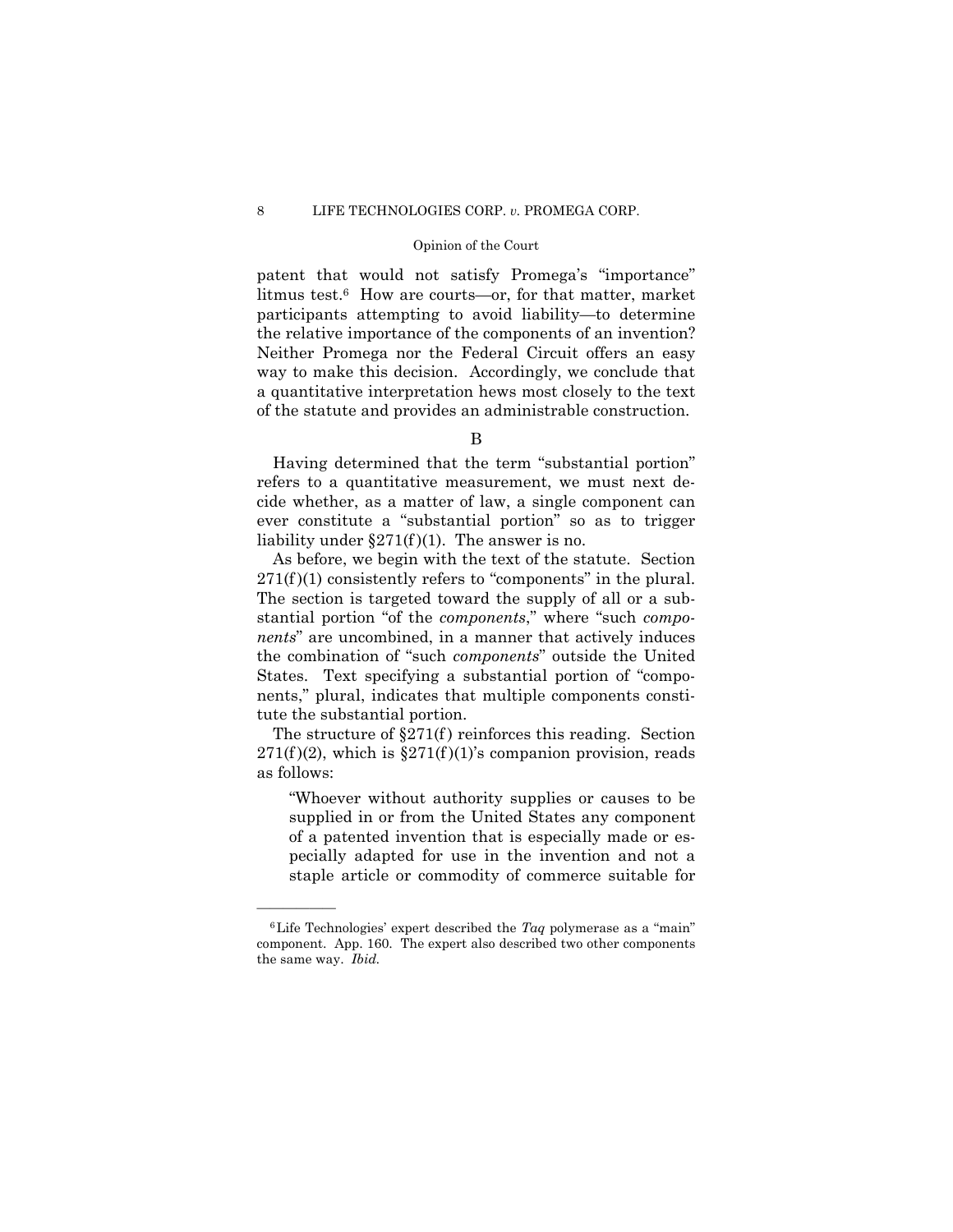substantial noninfringing use, where such component is uncombined in whole or in part, knowing that such component is so made or adapted and intending that such component will be combined outside of the United States in a manner that would infringe the patent if such combination occurred within the United States, shall be liable as an infringer."

Reading  $\S 271(f)(1)$  to refer to more than one component allows the two provisions to work in tandem. Whereas  $\S 271(f)(1)$  refers to "components," plural,  $\S 271(f)(2)$  refers to "any component," singular. And, whereas  $\S 271(f)(1)$ speaks to whether the components supplied by a party constitute a substantial portion of the components,  $\S 271(f)(2)$  speaks to whether a party has supplied "any" noncommodity component "especially made or especially adapted for use in the invention."

We do not disagree with the Federal Circuit's observation that the two provisions concern different scenarios. See 773 F. 3d, at 1354. As this Court has previously observed,  $\S271(f)(1)$  and  $271(f)(2)$  "differ, among other things, on the quantity of components that must be 'supplie[d] . . . from the United States' for liability to attach." *Microsoft Corp.* v. *AT&T Corp.*, 550 U. S. 437, 454, n. 16 (2007). But we do not draw the Federal Circuit's conclusion from these different but related provisions. Reading  $\S 271(f)(1)$  to cover *any* single component would not only leave little room for  $\S271(f)(2)$ , but would also undermine  $\S271(f)(2)$ 's express reference to a single component "especially made or especially adapted for use in the invention."<sup>7</sup> Our conclusion that  $\S 271(f)(1)$  prohibits the supply of components, plural, gives each subsection its unique

<sup>7</sup>This Court's opinion in *Microsoft Corp.* v. *AT&T Corp.*, 550 U. S. 437, 447 (2007), is not to the contrary. The holding in that case turned not on the number of components involved, but rather on whether the software at issue was a component at all.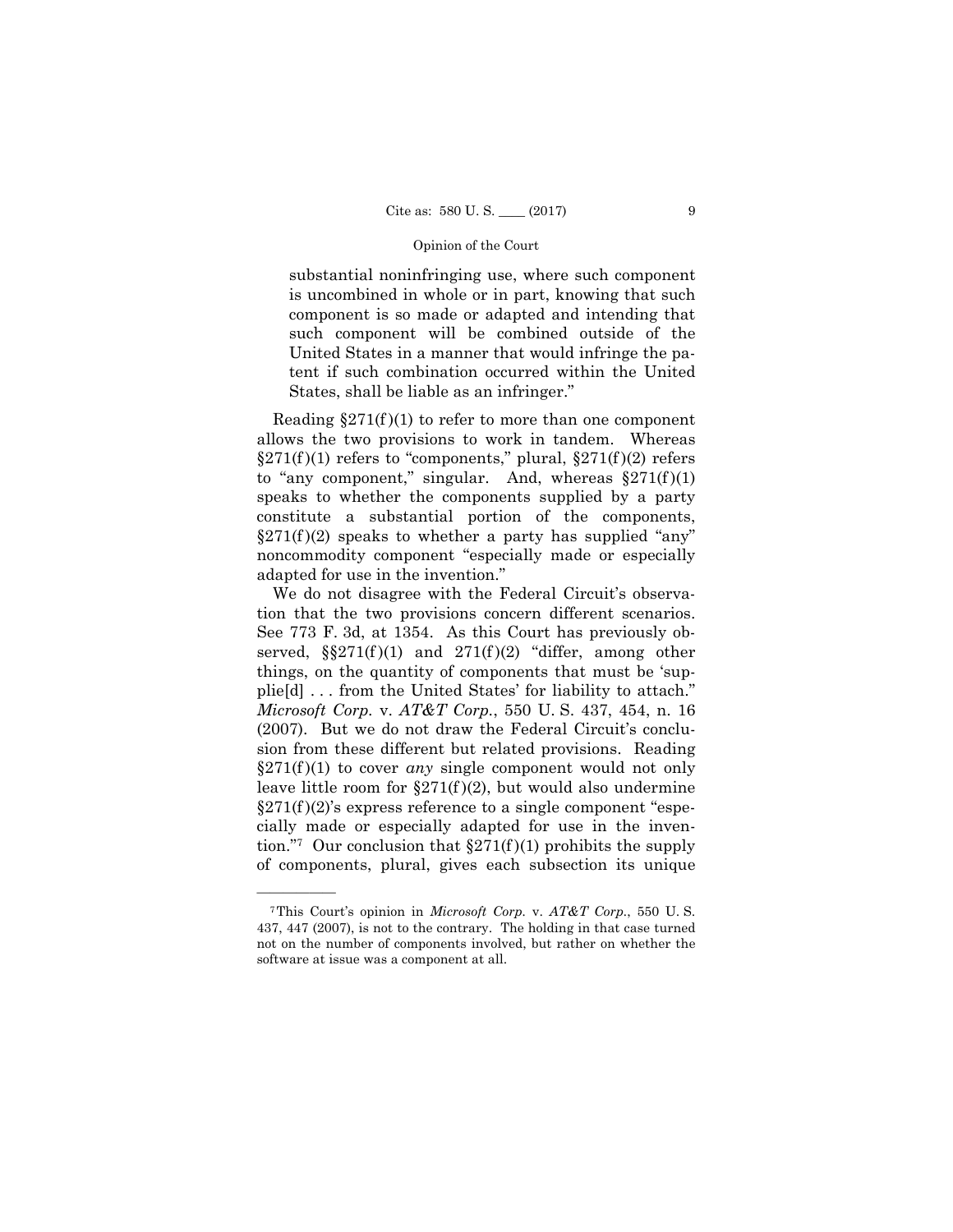application.8 See, *e.g., Cloer*, 569 U. S., at \_\_\_ (slip op., at 6).

Taken alone,  $\S 271(f)(1)$ 's reference to "components" might plausibly be read to encompass "component" in the singular. See 1 U.S.C. §1 (instructing that "words importing the plural include the singular," "unless the context indicates otherwise"). But §271(f )'s text, context, and structure leave us to conclude that when Congress said "components," plural, it meant plural, and when it said "component," singular, it meant singular.

We do not today define how close to "all" of the components "a substantial portion" must be. We hold only that one component does not constitute "all or a substantial portion" of a multicomponent invention under  $\S 271(f)(1)$ . This is all that is required to resolve the question presented.

 $\mathcal{C}$ 

The history of  $\S271(f)$  bolsters our conclusion. The Court has previously observed that Congress enacted §271(f ) in response to our decision in *Deepsouth Packing Co.* v. *Laitram Corp.*, 406 U. S. 518 (1972). See *Microsoft Corp.*, 550 U. S., at 444. In *Deepsouth*, the Court determined that, under patent law as it existed at the time, it was "not an infringement to make or use a patented product outside of the United States." 406 U. S., at 527. The

<sup>8</sup>Promega argues that the important distinction between these provisions is that  $\S271(f)(1)$ , unlike  $\S271(f)(2)$ , requires a showing of specific intent for active inducement. Brief for Respondent 34–41. But cf. *Global-Tech Appliances, Inc.* v. *SEB S. A.*, 563 U. S. 754, 765–766 (2011) (substantially equating the intent requirements for §§271(b) and 271(c), on which Promega asserts  $\S$ 271(f)(1) and (f)(2) were modeled). But, to repeat, whatever intent subsection  $(f)(1)$  may require, it also imposes liability only on a party who supplies a "substantial portion of the components" of the invention. Thus, even assuming that subsection  $(f)(1)$ 's "active inducement" requirement is different from subsection (f)(2)'s "knowing" and "intending" element—a question we do not reach today—that difference between the two provisions does not read the "substantial portion" language out of the statute.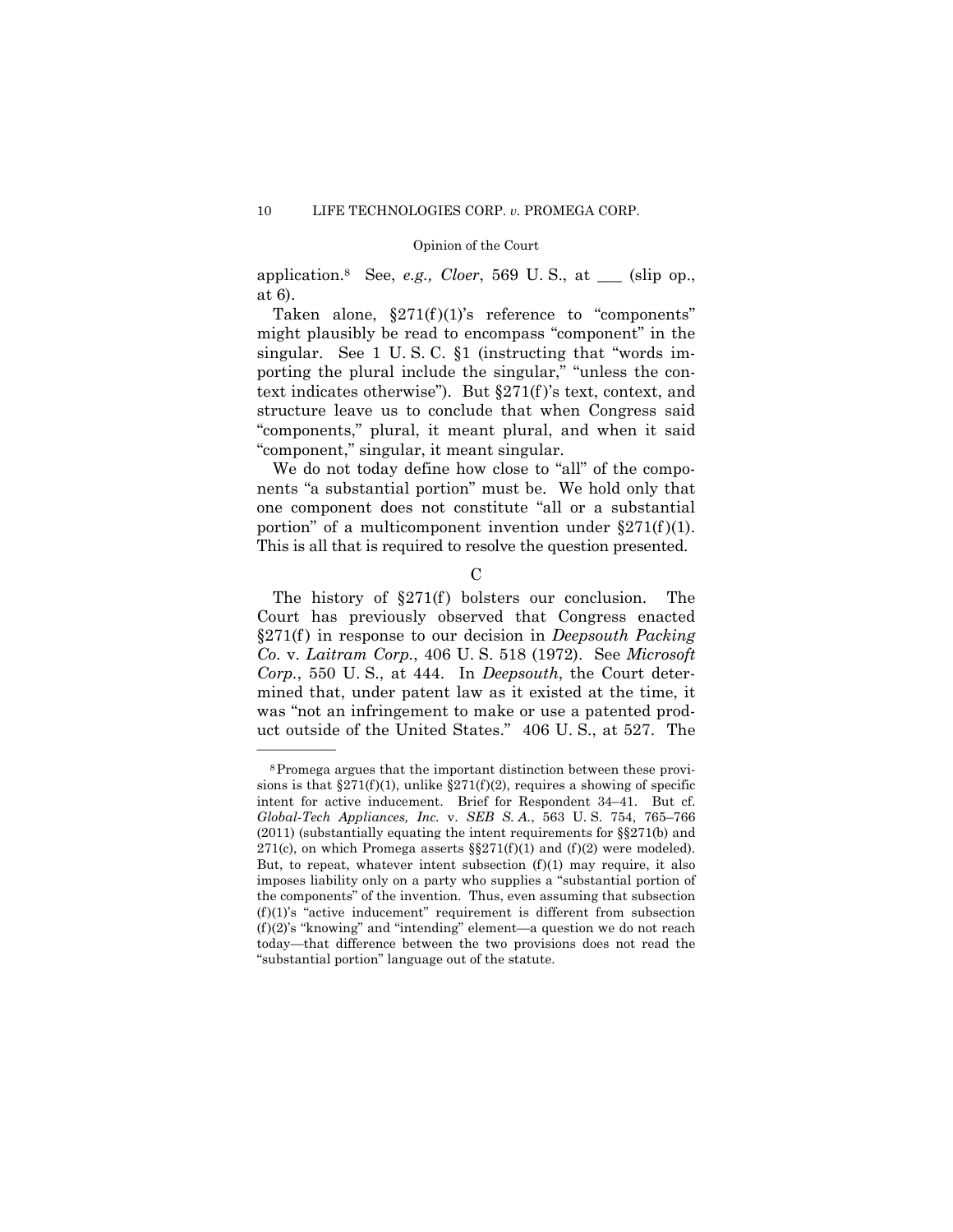new  $\S 271(f)$  "expand[ed] the definition of infringement to include supplying from the United States a patented invention's components," as outlined in subsections  $(f)(1)$ and (f )(2). *Microsoft*, 550 U. S., at 444–445.

The effect of this provision was to fill a gap in the enforceability of patent rights by reaching components that are manufactured in the United States but assembled overseas and that were beyond the reach of the statute in its prior formulation. Our ruling today comports with Congress' intent. A supplier may be liable under  $\S 271(f)(1)$  for supplying from the United States all or a substantial portion of the components (plural) of the invention, even when those components are combined abroad. The same is true even for a single component under  $\S 271(f)(2)$  if it is especially made or especially adapted for use in the invention and not a staple article or commodity. We are persuaded, however, that when as in this case a product is made abroad and all components but a single commodity article are supplied from abroad, this activity is outside the scope of the statute.

### III

We hold that the phrase "substantial portion" in 35 U. S. C.  $\S 271(f)(1)$  has a quantitative, not a qualitative, meaning. We hold further that  $\S 271(f)(1)$  does not cover the supply of a single component of a multicomponent invention. The judgment of the Court of Appeals for the Federal Circuit is therefore reversed, and the case is remanded for further proceedings consistent with this opinion.

### *It is so ordered.*

 THE CHIEF JUSTICE took no part in the decision of this case.